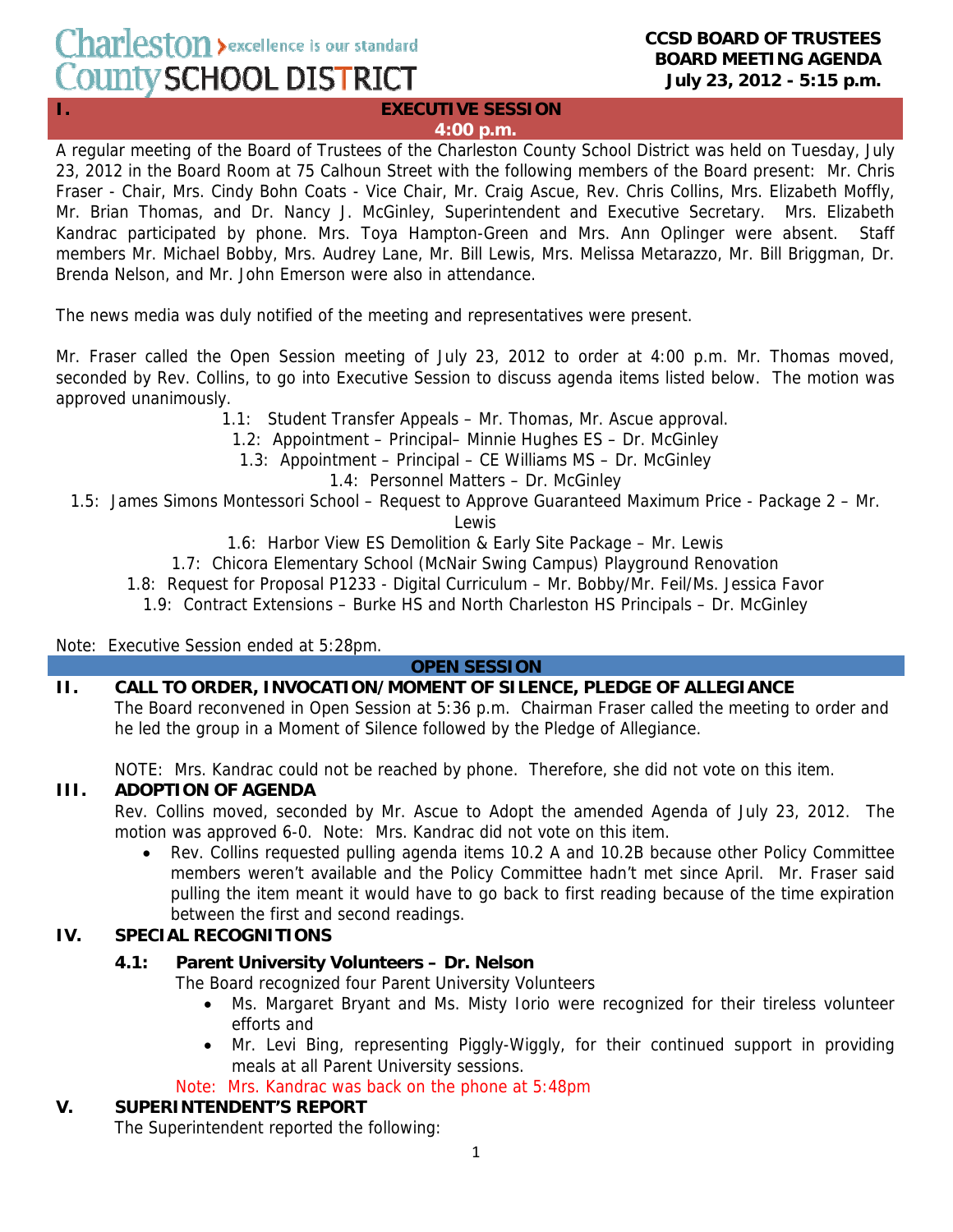- August 22<sup>nd</sup> is a month away and staff is in full "back-to-school mode".
- Administrations hiring efforts continue as staff work to attract the best and brightest teachers. Now, and in the past, the district's goal is to have zero vacancies on day one.
- In today's Post and Courier there is an article on the district's partnership with **Teach for America**, a national non-profit organization that recruits bright, ambitious college students to teach in high potential schools.
- This Thursday, the district will hold a **New Principal Summer Institute** at North Charleston City Hall for 12 new principals. The upcoming orientation will cover topics on Leadership Effectiveness, Literacy-based learning, Teacher Effectiveness, Partnerships and Communications.
- On July 11<sup>th</sup> the district spent the day at the **South Carolina Department of Education** to talk about the **future of Burke High and North Charleston High**. The district was glad to know the state board recognized that progress was being made in the two School Improvement Grant cohort schools. The district as a whole is making progress. This is a sign of the great work being done by students, teachers and many supporters. Administration will work closely with Mr. Maurice Cannon and Mr. Bob Grimm in assembling a plan that will work from the top down, as well as the bottom up.
- July  $19<sup>th</sup>$  the U.S. Department of Education approved the state's request for ESEA Flexibility, formerly known as No Child Left Behind. One of the key changes to the regulation will affect school choice transfers and transportation. The district is still waiting on guidance from the State as to which schools are eligible and which are not. Once this information is received parents will be notified. Mrs. Michele English-Watson said that No Child Left Behind name has changed. Information provided to the board in the form of handout outlines all changes with transportation, SES, and accountability system. AYP information will no longer be used. A new accountability system will replace it. However, at this time that information is not available. Schools will be identified as priority or focus schools. These are the low performing schools in the district and transportation will be provided. The state formula will be used to identify schools.
- Parent University volunteers and Dr. Nelson were thanked for their services and for making a difference.

## **VI. VISITORS, PUBLIC COMMUNICATIONS**

There were no speakers signed up to address the board at this meeting.

## **VII. APPROVAL OF MINUTES/EXECUTIVE SESSION AGENDA ITEMS**

 **7.1:** Open Session Minutes June 11, 2012, June 18, 2012 and June 25, 2012

The board acted on Open Session Minutes of June 11, 2012, June 18, 2012 and June 25, 2012 as follows:

- 1. June 11, 2012 Mrs. Coats moved, seconded by Mr. Ascue approval. The vote was 6- 1 (Kandrac opposed).
- 2. June 18, 2012 Mrs. Coats moved, seconded by Mr. Ascue approval. The vote was 6- 1 (Kandrac opposed).
- 3. June 25, 2012 Mrs. Coats moved, seconded by Mr. Ascue approval. The vote was 6-1 (Kandrac opposed).
- **7.2:** Motions of Executive Session of June 18, 2012

## **1.1: Student Transfer Appeals – Mr. Fraser – Approved 7-0**

The Board approved Student Transfer Appeals as follows:

- Approved student transfer appeals B, C, D(for one year until sibling graduates), I, L, M, N, and K;
- Approved student transfer to another school, not requested A to James Island ES, G to Laing if sibling attends Wando; J, K, O and Q to WAHS; E to Whitesides ES
- Deny for lack of space student transfer appeals P.

## **1.2: Appointment – Principal– Minnie Hughes ES – Dr. McGinley**

The board approved the appointment of Ms. Abigail Woods, to the position of principal at Minnie Hughes ES. The vote was 7-0.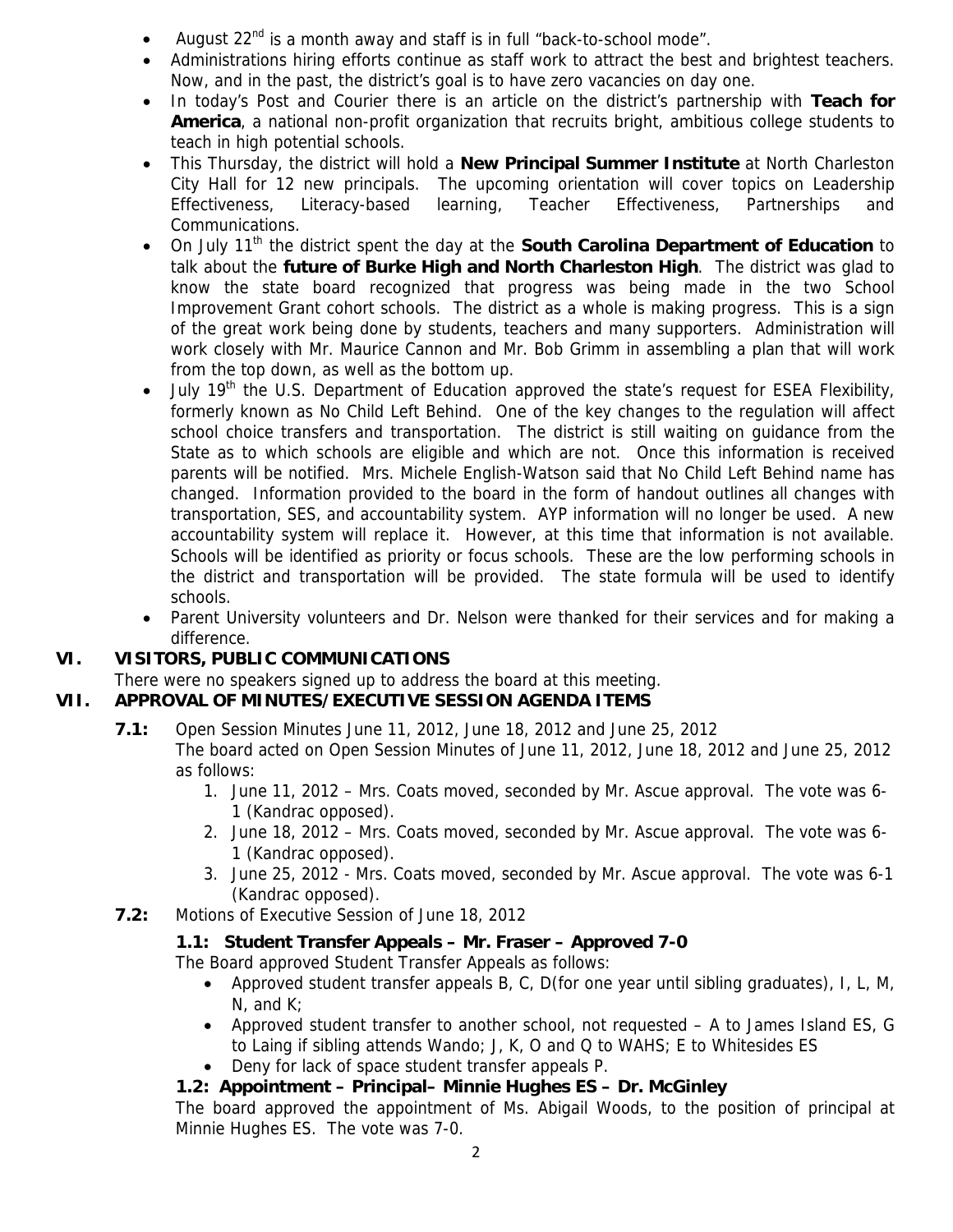## **1.3: Appointment – Principal – CE Williams MS – Dr. McGinley**

The board approved the appointment of Mr. Kevin Smith, to the position of principal at C.E. Williams MS. The vote was 7-0.

## **1.4: Personnel Matters – Dr. McGinley**

The board received information on Personnel Matters in Executive Session. No action was taken.

#### **1.5: James Simons Montessori School – Request to Approve Guaranteed Maximum Price - Package 2 (Concrete & Steel) – Mr. Lewis**

The board approved a recommendation for Guaranteed Maximum Price (GMP) for Package 2 "Concrete Foundation and Structural Steel" for M.B. Kahn Construction Co., Inc. in the amount of \$3,102,275.00. The funding source is the one (1) cent sales tax revenues. The vote was 7-  $\mathbf{0}$ .

## **1.6: Harbor View ES Demolition & Early Site Package – Mr. Lewis**

The board approved a recommendation authorizing staff to enter into a contract with the lowest responsive bidder – Hill Construction Services of Charleston, Inc. for the Harbor View ES Demolition and Early Site Package (Solicitation No. 12-SMG-B-009). The amount is \$1,136,220.00 and the funding source is the one (1) cent sales tax revenues. The vote was 6- 0. (Fraser did not vote).

Note: Mr. Fraser recused due to business relationship. He left room at 5:58p.m. and returned immediately after vote. Mrs. Coats chaired the meeting during discussion/vote of this item.

**1.7: Chicora Elementary School (McNair Swing Campus) Playground Renovation**  The board approved a recommendation authorizing staff to enter into a contract for the lowest responsive responsible bidder for the Chicora Elementary (McNair Swing Campus) Playground Renovation (Solicitation No. 12-SMG-B-101). The vote was approved 6-1 (Moffly opposed).

Mrs. Moffly moved, seconded by Mr. Thomas to eliminate the digital sign from the motion for Chicora Elementary. Rev. Collins said the new digital sign could be read by folks driving by and the sign could be moved to the new school site. If this request is denied, it would set precedence for future signage requests. Mrs. Moffly said the elementary school did not need a sign which could cost \$10,000 and it was too much for a sign at an elementary school. Mrs. Coats said she didn't support spending money for a sign at a temporary site and preferred using money to make Chicora a state of the art school. Mr. Thomas agreed. Rev. Collins asked for clarification on signage. Then he agreed that he it was okay to do something different as long as signage would be used at the permanent site. Mr. Lewis said he would work to reduce the cost. However, Mr. Lewis said he could not give an exact amount at this time and the city has spent a lot to improve that neighborhood so it may be necessary to identify something appropriate. Mrs. Coats asked Mrs. Moffly for a friendly motion to cap the amount spent on the sign. Mrs. Moffly said because she didn't support digital signs she didn't want to spend money on them. Mr. Lewis said there could be an appropriate two sided signage at a minimal amount that could be moved to the new site. While Mrs. Moffly initially refused the friendly amendment, she later said she would accept it if amount was reasonable. However, Mr. Thomas did not accept the friendly amendment. The board voted on Mrs. Moffly's original motion, seconded by Mr. Thomas to eliminate the digital signage. The motion failed 4-3 (Ascue, Coats, Moffly supported the motion).

### **1.8: Request for Proposal P1233 - Digital Curriculum – Mr. Bobby/Mr. Feil/Mr. McCarron**

The board approved a recommendation awarding a three (3) year contract with the option of two (2), one (1) year renewals, for Digital Curriculum at an annual cost of \$496,992.00. The vote was 7-0.

Mrs. Moffly supported and requested follow up from the district.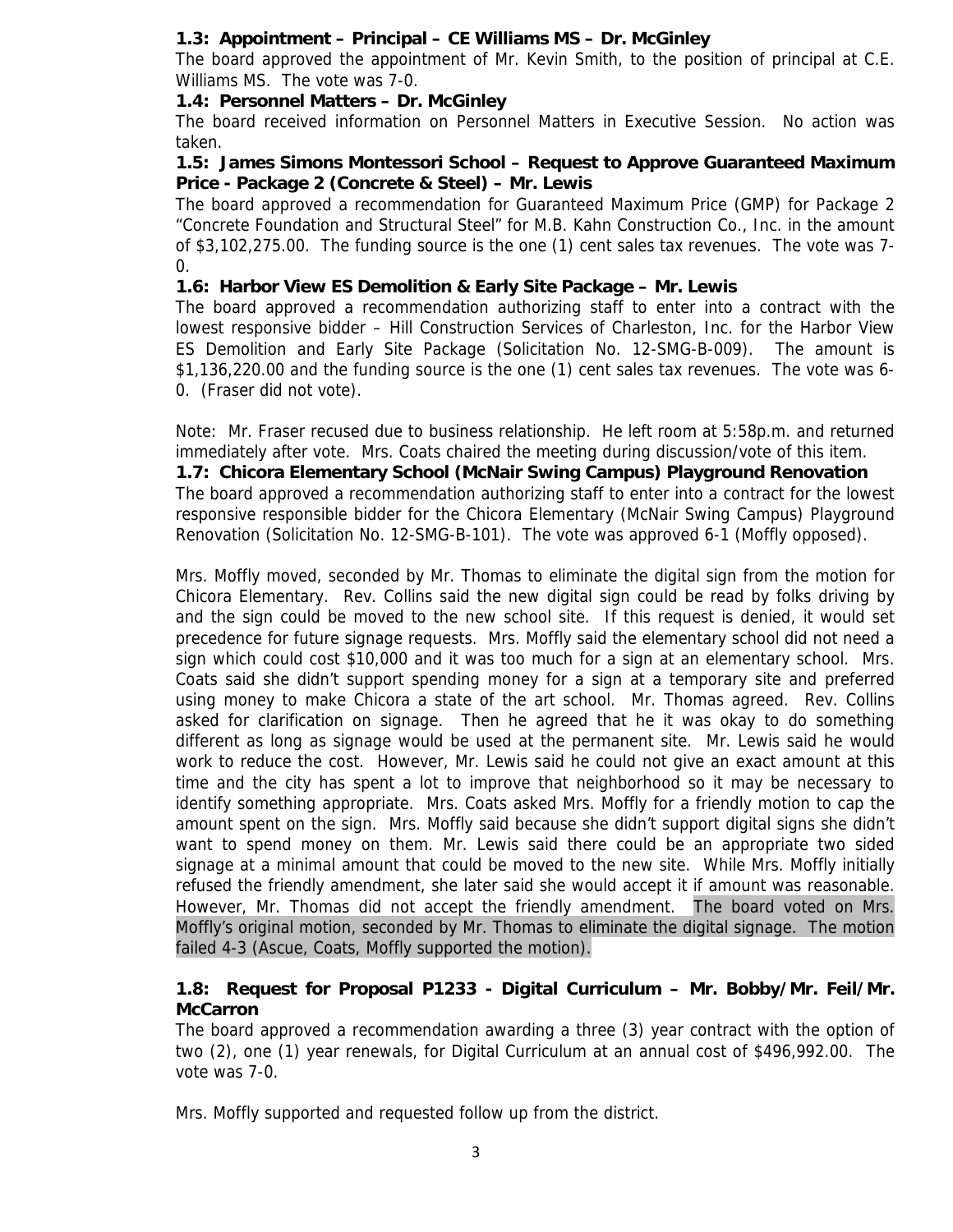## **1.9: Contract Extensions – Burke HS and North Charleston HS Principals – Dr. McGinley**

The board approved a recommendation to authorize the superintendent to negotiate three (3) year contracts to principals at Burke High and North Charleston High and return final negotiation to the board. The vote was 6-1 (Moffly opposed).

Mrs. Kandrac requested they be voted on separately. Mr. Fraser said they should be voted on together because it is a joint motion. Mrs. Moffly said the board discussed an update on performance and getting data beforehand. Then she suggested postponing the additional two year contracts.

#### **7.3: Financial Minutes of June 11, 2012, June 18, 2012 and June 25, 2012**

The board acted on Financial Minutes of June 11, 2012, June 18, 2012 and June 25, 2012 as follows:

- 4. June 11, 2012 Mrs. Coats moved, seconded by Mr. Ascue approval. The vote was 7-  $\Omega$ .
- 5. June 18, 2012 Mrs. Coats moved, seconded by Mr. Ascue approval. The vote was 7-  $\Omega$ .
- 6. June 25, 2012 Mrs. Coats moved, seconded by Mr. Ascue approval. The vote was 7-  $\Omega$ .

Mrs. Coats asked for final numbers for Pinehurst and James B. Edwards June 11<sup>th</sup> "not to exceed" amounts. Mr. Bobby said information was not available at this time.

### **VIII. CAE UPDATE**

## **8.1: End of the Year Suspension Data – Dr. Lisa Herring**

End of the Year Suspension Data will be presented to the CCSD Board.

Dr. Lisa Herring announced that she was presenting the district wide student Expulsion Report, not student suspension report. However, she could bring that information to the board, if the board desired to receive a presentation on Suspension Data.

- The pyramid was shared to illustrate the importance of reinforcing behavioral interventions
	- o The majority of students are in green zone
	- $\circ$  The group that requires more attention than green zone is the yellow zone requires minimal attention.
	- $\circ$  The group that requires the most attention is in the red zone requires a lot of attention.
	- o The OSP staff is off during the summer. Mrs. Emily Schmitz, Mrs. Blondelle Gadsden, and Mr. Douglas Moore work with two Behavioral Services Facilitator - Mr. Atawn Polite and Mr. Vernon Washington who work closely with the court system.
- The district's expulsion data shows a dramatic decline. CCSD has consistently decreased the number of expulsions over the last four years and this year the number decreased to 46. The decline was contributed to several factors—students understand the expectations, a collective effort of meaningful interventions, etc.
- The Office of Student Placement provided support to principals, teachers and parents.
- Positive Behavorial Interventions and Support (PBIS) and Crisis Prevention Intervention (CPI) trainings
- Response to Intervention (RTI) ensures that all has been done to keep students out of the red zone
- Code of Conduct updates
- The total number of OSP referrals for the 2011-12 school year was 534
- Staff will continue to evaluate and provide support to parents.
- While the behavioral numbers decline, staff will still be needed to support the work that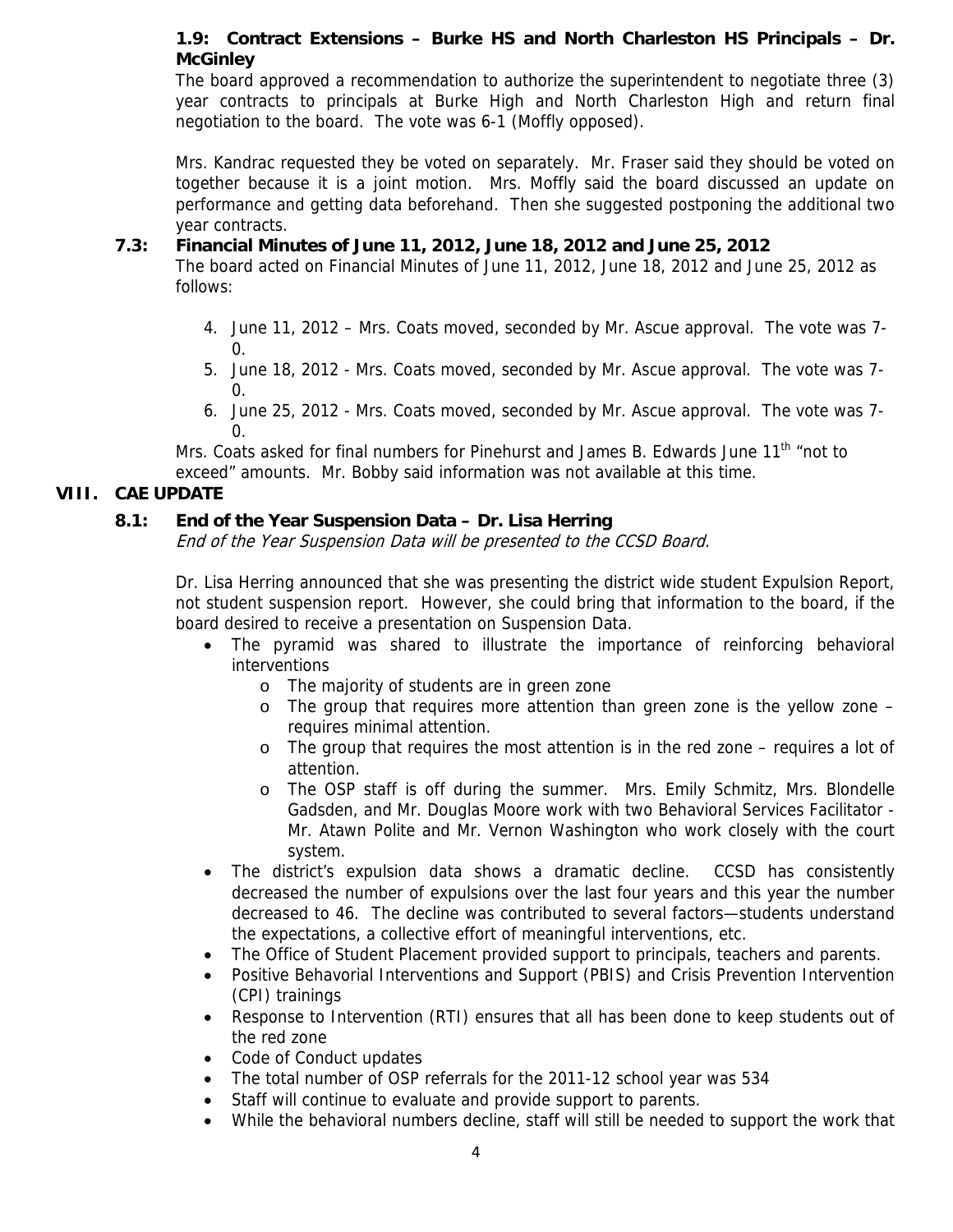is being done.

• Staff plan to expand the district's partnerships

#### Questions:

Rev. Collins acknowledged that the the 2008 expulsion data shows the district made a lot of progress. He said that is fantastic. He commended the superintendent for the progress. Dr. McGinley said credit recovery was a strong factor. Also, the PBIS implemented in 2006 is becoming evident.

Mr. Ascue said it is necessary to address issue a parent mentioned about the Star Program. Dr. Herring said MUSC was involved in a recent effort with the Alternative Task Force to address those issues.

Ascue asked about high drop-out rates at St. Johns and other high schools and said it is necessary to have tools to help student succeed.

Mrs. Moffly asked about an update on the Office of Civil Rights investigation. Dr. Herring said she didn't have it. Dr. McGinley asked if data could be made available online. Dr. Herring said it could be placed online. Dr. McGinley said next year staff will ask for assistance such as professional help for students in red zone.

Dr. McGinley said Dr. Herring did an outstanding job leading the Alternative Task Force.

### **IX. MANAGEMENT REPORT(S)**

#### **X. COMMITTEE REPORT(S)**

#### **10.1: Audit & Finance Committee**

#### **10.2: Policy Committee**

 **A. First Reading Board Policy DKC - Expense Authorization, Reimbursement – Mr. Bobby**

A recommendation to approve the First Reading of Board Policy DKC – Expense Authorization, Reimbursement.

Mrs. Coats moved, seconded by Rev. Collins, approval of the First Reading of Board Policy DKC – Expense Authorization, Reimbursement. The vote was 7-0

Mrs. Coats said DKC and GBEBDA policies were introduced on May 14, 2012. She said she would like to see it moved forward. Mrs. Moffly said the policy is already in existence and the committee has an equal number and should have an odd number. Mrs. Coats said would be good to have citizen participation on committee. Mrs. Moffly said the last meeting was canceled because two members could not attend. Mrs. Kandrac said expressed concerns regarding attendance of committee members.

 **B. First Reading Board Policy GBEBDA - Cell Phone Acceptable Use – Mrs. Enck** A recommendation to approve the First Reading of Board Policy GBEBDA – Cell Phone Acceptable Use.

Mrs. Coats moved, seconded by Rev. Collins, approval of the First Reading Board Policy GBEBDA - Cell Phone Acceptable Use. The vote was 7-0.

#### **XI. POTENTIAL CONSENT AGENDA ITEMS.**

 **11.1: St. Andrews Middle HVAC Project Structural and Electrical Change Order – Mr. Bobby** 

A recommendation to approve the St. Andrews Middle HVAC Project Structural and Electrical Change Order.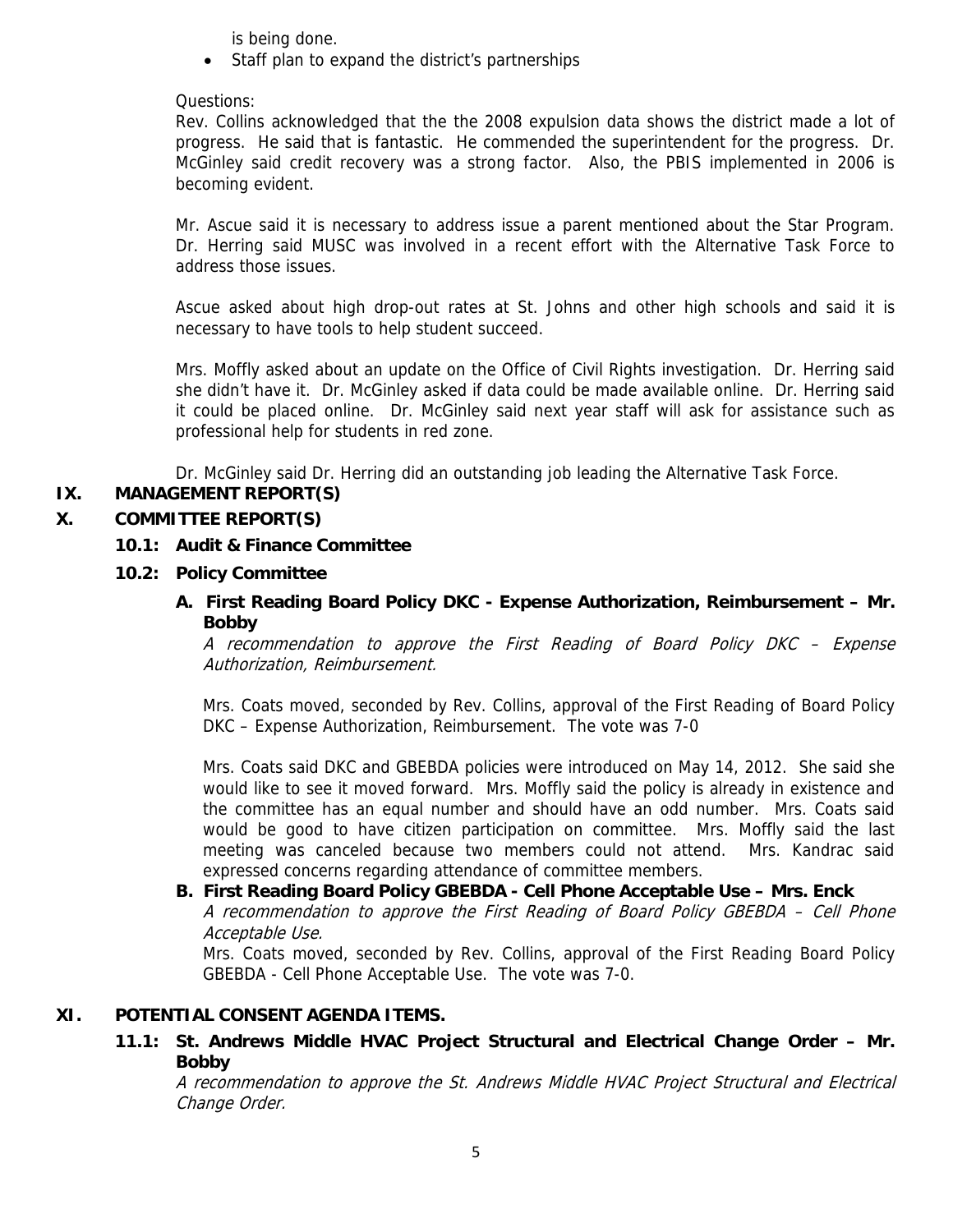Rev. Collins moved, seconded by Mrs. Coats approval of the recommendation to approve the St. Andrews Middle HVAC Project Structural and Electrical Change Order and change order for roof repairs in the amount of \$100,000 due to structural roofing issues discovered after startup of project. The funding source is FY12 Operations Planning and Systems Improvement Fixed Cost of Ownership project savings. The motion was approved 7-0.

Mr. Bobby said this is a change order and funds are already sitting in accounts. Mrs. Moffly asked if this is renovation of a school to be demolished. Mr. Bobby said this is a renovation in the post 2016 program. It was in package with thirty other programs. The question was how long St. Andrews MS could be in an environmentally unsafe condition. Mrs. Moffly asked about the roof joist issues. Mr. Bobby said it was recently discovered and many years ago after a fire damaged it. Mr. Thomas asked why it wasn't it addressed earlier. Mr. Bobby said approximately 30 days ago, the engineers provided information and cost was added to it. Mrs. Moffly asked about future plans for that school. Mr. Bobby said district 10 plans have not been determined at this time. Mr. Ascue asked about the enrollment at St. Andrews Middle. Mrs. Coats said the enrollment was 454. Mr. Thomas spoke of the sag in the joist and said his child was scheduled to attend that school next year.

#### **11.2: High School Pilot Courses – Dr. Herring**

A recommendation to approve new and continued High School Pilot Programs. Rev. Collins moved, seconded by Mrs. Coats approval of a recommendation to approve new and continued High School Pilot Programs. The motion was approved 7-0.

Mrs. Moffly asked about additional expenses. Dr. Herring said it is assumed that if a school made a recommendation they already have students to enroll and teachers in place and not new hires. Mrs. Moffly said in the past it was recommended by teachers who wanted to expand what they are doing. Mrs. Moffly said she is a High-Schools-That-Work fan and wanted to know if students are taking advantage of getting credits outside of high schools. Mrs. Moffly said it isn't expanding as much as elective credits. Mr. Martin shared information on work study programs and truancy issues and said internships require teacher monitoring. A position is included in his CTE budget for next year to allow teachers to monitor students on site. Mrs. Moffly spoke about Supreme Court approving Religious studies as an elective credit. She suggested apprenticeship with parental monitoring. Mr. Martin said staff is required to follow state requirements and guidelines.

Mr. Ascue said it would be better to have contractors and others teach in schools. Mr. Martin said there are adjunct teachers and the district has a couple.

 **11.3: 2010-2016 Capital Building Program - District 20 Budget Reallocations – Mr. Lewis** A recommendation to reallocate funds from the 2010-16 Capital Building Program budget for District 20.

Rev. Collins moved, seconded by Mr. Ascue, approval of a recommendation to reallocate funds from the 2010-16 Capital Building Program budget for District 20. The motion was approved 7-0.

Rev. Collins said at last meeting it was said that the City had problems with designs and may be willing to provide funds. Mr. Lewis said the City supports but no they did not provide funds for Charleston Progessive. Mr. Lewis said renovations would be done similar to what was done at Rivers and he felt this would allow them to pare back on this project.

Mrs. Moffly asked the enrollment for Charleston Progressive. Mr. Lewis said the principal recently had to turn students away due to lack of space. Many students stayed at Sanders Clyde because they wanted to stay downtown. The superintendent plans a return strategy to get enrollment back up. Dr. McGinley said Charleston Progressive is a magnet school and some parents work down town or attend college down town. She said 569 students attend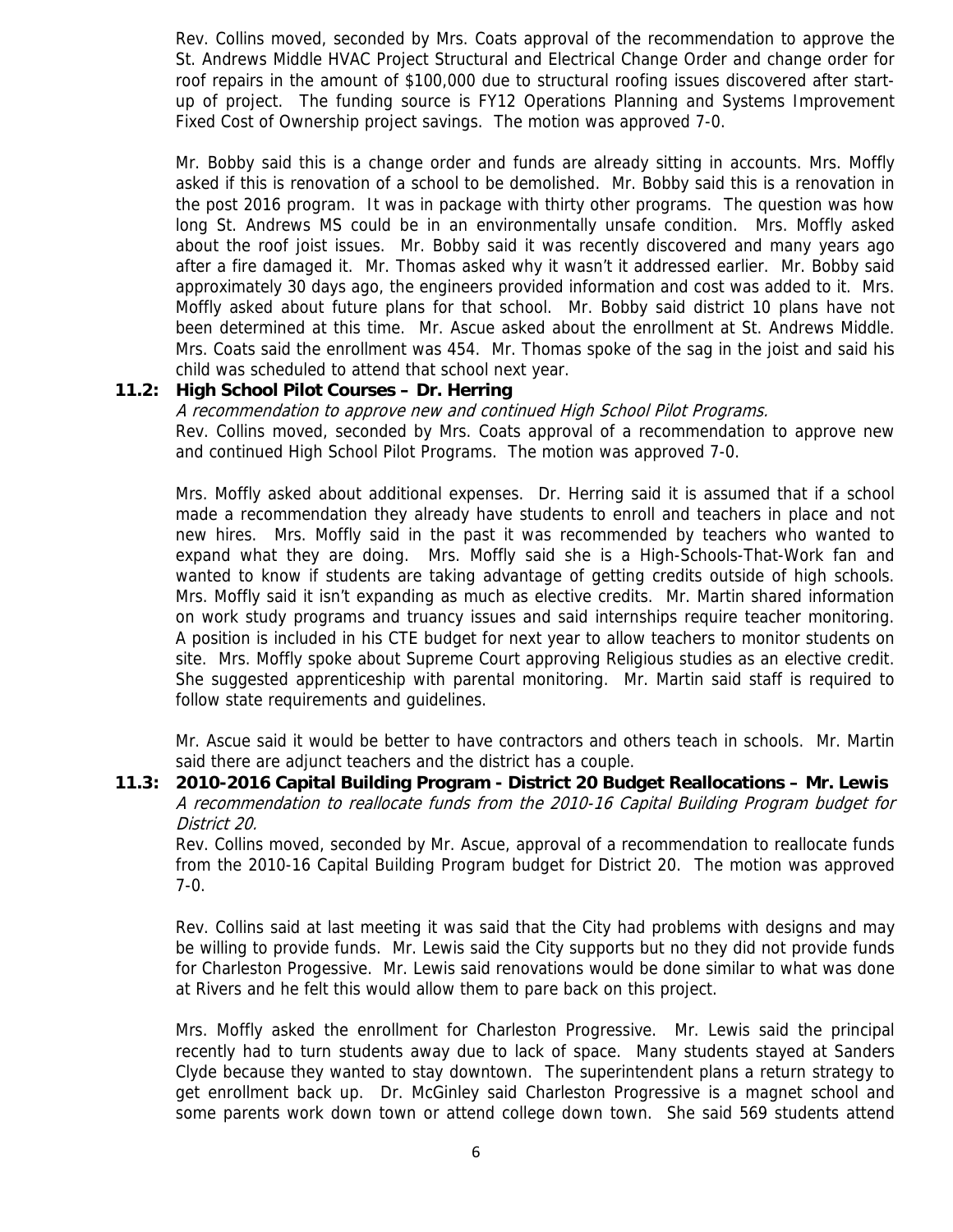CPA and they just couldn't take more students. Mrs. Moffly requested a breakout of students by elementary and middle levels. Rev. Collins asked about Charleston Progessive previous configuration. Dr. McGinley said the middle level was closed years ago because it was not doing well. The school moved up academically. Mrs. Nichols said she didn't have the numbers but the school is doing well. Dr. McGinley spoke about k-8 schools and complications of needing dual certified teachers for elementary and middle schools.

#### **11.4: Performance Audit – Moffly, Kandrac, Collins and Thomas**

As requested by the Board members listed above, Mrs. Moffly led the discussion about Performance Audit.

Mr. Ascue said he welcomed the audit. However, Kathleen Cox, the district's Internal Auditor, does random audits for the district to ensure spending at schools. The Policy Committee should look at the audits she has prepared because she has a good audit plan outlined. She finds discrepancies on book keeping issues and shares findings. After, Rev. Collins said district should open up to public vendors to see what they have to offer. Mr. Ascue said the district needs to look at what she is doing before spending \$100,000.

Mrs. Moffly said she preferred an outside person to look at district finances. With a budget the size of CCSD's budget, board members should want to be efficient with taxpayers dollars and ensure that there are no duplication of services. The firms would be above and beyond the district's auditors and tell the district how to save.

Mr. Thomas said the performance audit would look at every branch and ensure spending of district funds. Mrs. Coats said she was struggling with the part about asking taxpayers to spend money that could possibly save money in the end. She said it's a waste when no one is reading the audits provided that already suggest ways to save money. Mrs. Coats pointed to a stack of internal and external audits and said she didn't feel it was necessary to go back to taxpayers and spend money on something that could potentially save money in the end. A lot of time was spent preparing audits and for two years no one on the board has taken the time to read them. Therefore, no one has identified for the board areas where the district could save money or make changes. Each audit has at least five suggestions on how the district could better spend its money. She said a performance audit is needed in the area of productivity audit to see if there are two jobs with the same functions. She didn't want to hire a company to identify what is needed until the district has acted on information it already has on hand. Mrs. Coats said Greene, Horton and Finney firm is on the list of companies Mrs. Moffly recommended to do the performance audit. They already work for the district and does the district's audit. Mrs. Moffly said audits done in past were considered an "agreed upon audit" which rendered no opinion. She also said Greene, Horton and Finney strongly suggested earlier the district solicit an outside opinion to address specific areas of concerns.

After Mrs. Coats listed the audits she had on hand. Mr. Fraser said three firms proposed are reputable. He suggested sending a directive to the Audit and Finance Committee bring a suggestion on what the question should be because right now it's too broad and would cost too much.

Mrs. Kandrac asked if Mr. Fraser said the volunteers on the Audit and Finance Committee had more knowledge on this topic than board members. She requested that information be placed on record. Mrs. Moffly said sending it to the Finance and Audit Committee would just delay something that needs to be done. Mr. Bobby said it has been 12 years since the last audit. She said the district has gone into its second large building program. It would not cost the district anything to find out what firms would approach district. The district should want to have conversation with audit firms to get an overview of how the district is doing.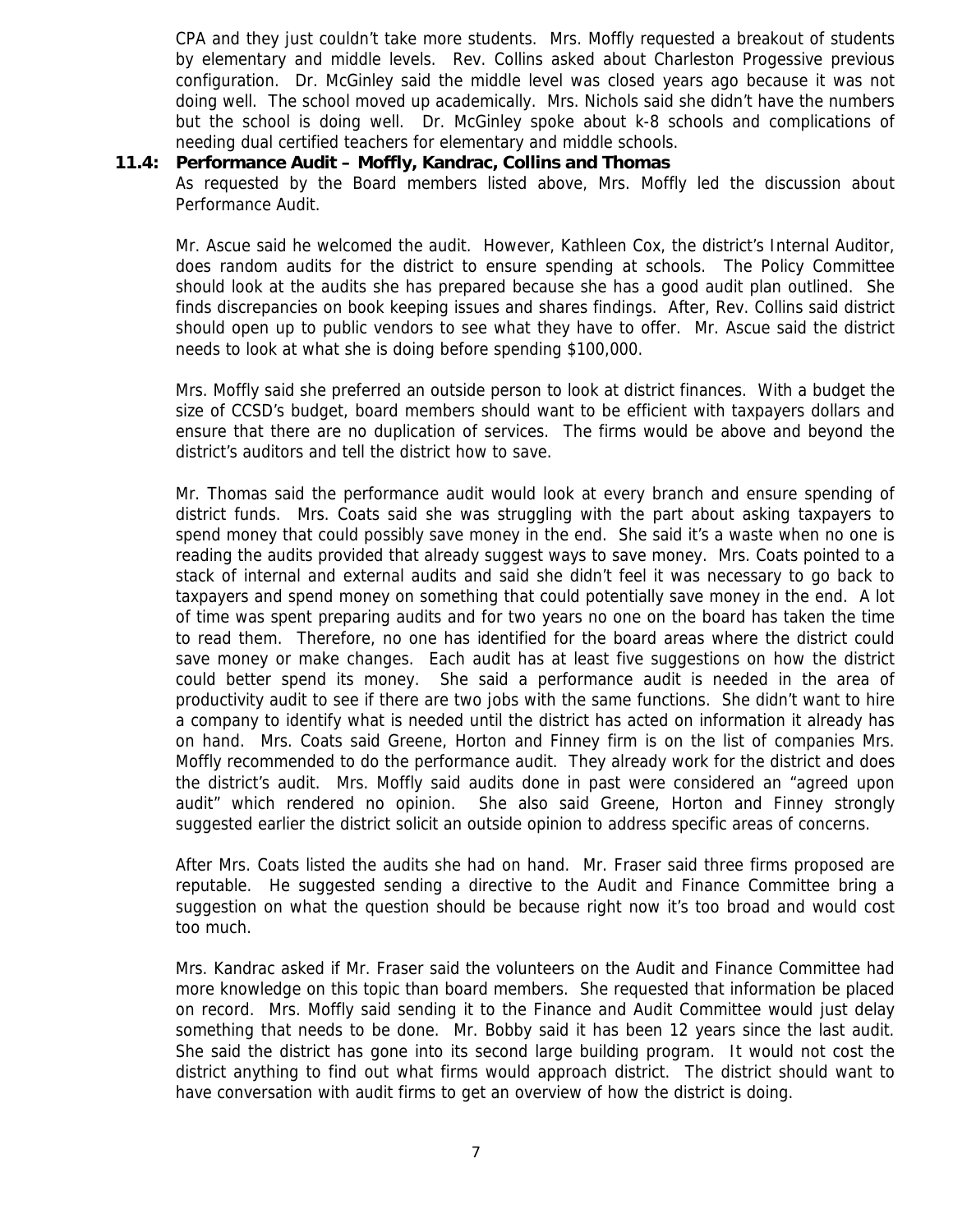Mr. Fraser asked Mrs. Moffly to type specifics for the Performance Audit. Mr. Ascue said he supports the request for a performance audit. However, he wants input from the Audit and Finance Committee and input from Mrs. Kathleen Cox and Mr. Bobby. He said the Policy Committee needs to put a policy in place. Mrs. Moffly said the board should be willing to have companies come in and give the district free presentations. Mr. Thomas said he supported presentations prior to going before the committee. Mrs. Coats said she would support if the board would vote to implement real change. She wants action and results. She spoke about money sitting in student account and said no one on the board knew anything about it. That money could be used for something right now. Mrs. Kandrac said the next Finance and Audit Committee is August 16<sup>th</sup>. Rev. Collins said a Performance Auditor would give opinion and help the district along with efforts of Mrs. Cox to narrow the scope. Mr. Fraser's response was that no one was against a Performance Audit done by an independent contractor. However, the discussion is more about what is needed. He suggested the Finance and Audit Committee start that process at their meeting is August  $16<sup>th</sup>$ .

Mrs. Moffly questioned the rationale behind sending the Performance Audit to the Finance and Audit Committee since Mrs. Coats, who chairs the committee did not bring anything to the board from the Audit and Finance Committee. Mrs. Coats said to correct the misconception, she brought it to Mrs. Moffly because a Policy Committee to change un-announced audits. The Internal Audit presented the Audit and Finance recommendation to the Policy Committee and that change was made. The audits are waiting for an examination to say if the P-Cards are being used correctly, looking at how athletic directors spend funding, looking at bank fees, etc.

Mrs. Moffly said board members should support idea of getting experts to do work and say what should be done, versus volunteers. No one should delay the vote that would companies to make presentations to the board. Mr. Fraser said the request performance audit should not be requested without specifics. Mrs. Moffly said audit companies do this on a regular basis and they could say what is needed. Also, based on information she received from the state auditors, these companies do this on a regular basis. Therefore, they would know what to look for and be the best ones to present information to the Board. Mrs. Kandrac said in response to Mrs. Coats earlier statement that the board responds in form of comments and voting. She suggested board voting record be reviewed.

Mr. Thomas said if there are comments in audit books Mrs. Coats mentioned, the board should make it a high priority. Also, Mr. Thomas and Rev. Collins agreed that the professional companies should make presentations to the board and provide directions to the board to narrow the scope. Mr. Fraser asked if the board request presentations and suggestions from the two of the three proposed companies, one that already works for the district instead of a Request for Proposals. Mrs. Moffly said she wanted to see what was included in their performance audit for districts similar to CCSD and the cost.

Mrs. Moffly said while discussing Vision 2016 goals a free service was provided by one group. Then the company was hired without a Request for Proposal or being discussed in the Policy Committee or Audit & Finance Committee. Mr. Fraser asked Mrs. Moffly if she was opening the request for other presentations. Mrs. Moffly said there are thousands of service providers. However, she prefers working with three local firms. She said a letter should be written to firms to see what is included in their audits. Mr. Fraser suggested a "Request for Proposals". Mr. Bobby said what he heard Mrs. Moffly say she is proposing to hear presentations to see the work that might included in a presentation audit and determine costs. Then the scope of services would have to be defined and deliverables for the company followed by some type of selective procurement—a RFP of RFQ based on what vendors bring to the table. Mr. Bobby said bringing in three independent firms to address the same topic without defining the scope